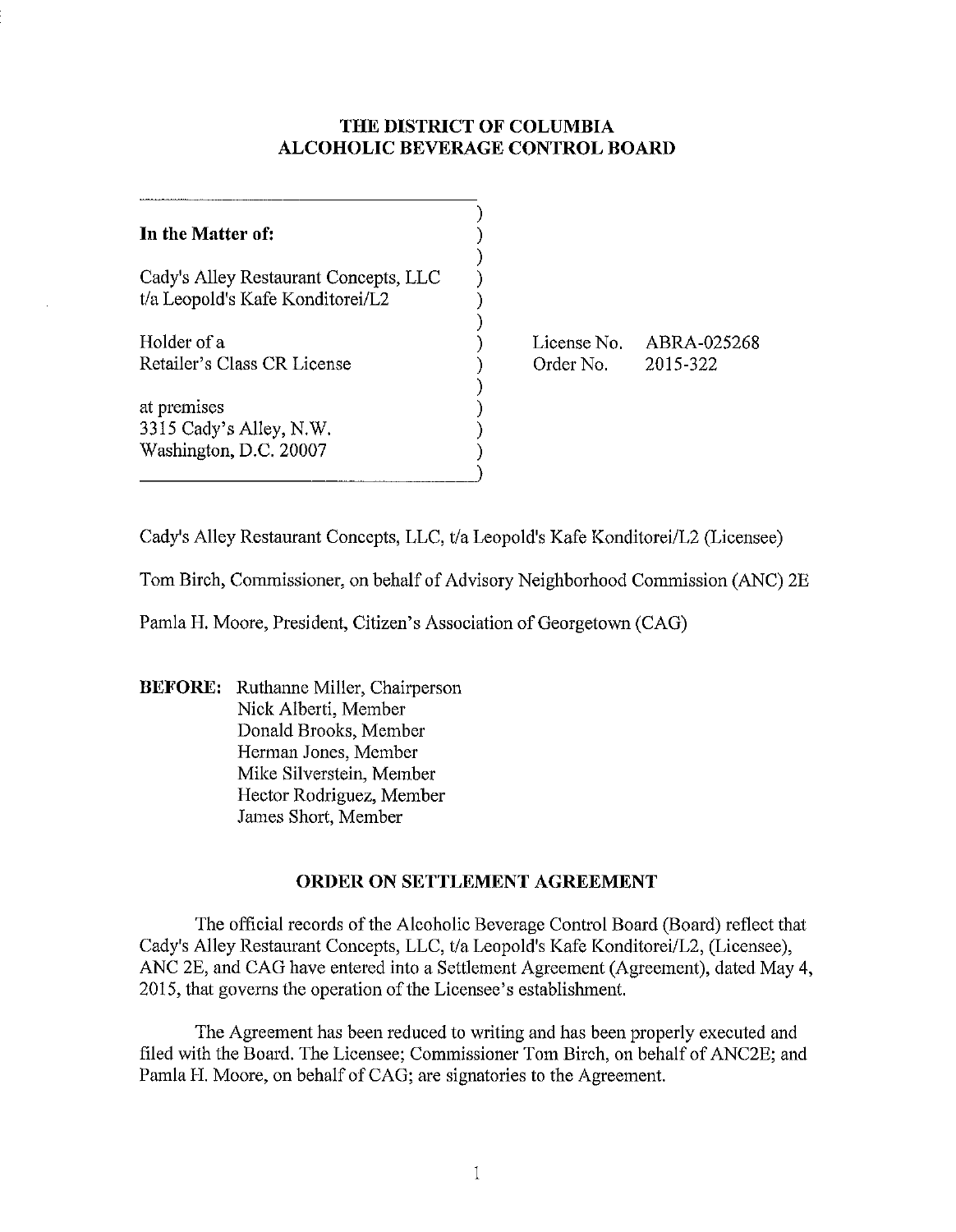Accordingly, it is this 1 st day of July, 2015, **ORDERED** that:

1. The above-referenced Settlement Agreement submitted by the parties to govern the operations of the Licensee's establishment is **APPROVED** and **INCORPORATED** as part of this Order, except for the following modifications:

Section 5 (Binding Agreement) – The following sentence shall be modified to read as follows: "This Voluntary Agreement is binding upon the Applicant and the ANC and all parties hereto, including the successors or transferees."

Section 5 – The following language shall be removed: "The Sales Contract" must provide that any purchase must enter into a new Voluntary Agreement within six (6) months of a sale."

The parties have agreed to these modifications.

- 2. This Settlement Agreement replaces and supersedes previous Settlement Agreements between the parties; and
- 3. Copies of this Order shall be sent to the Licensee, ANC 2E, and CAG.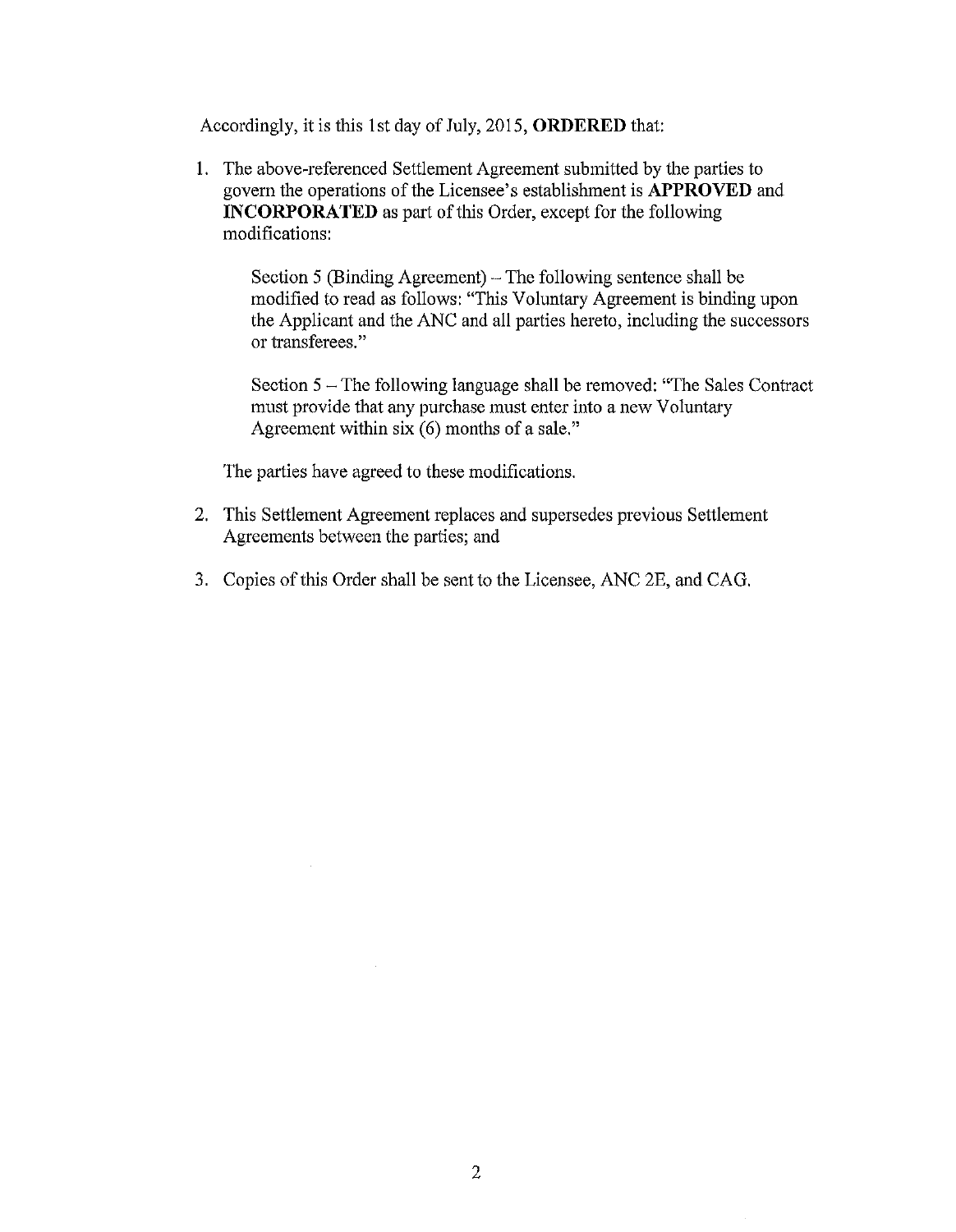District of Columbia Alcoholic Beverage Control Board

Ruthanne Miller, Chairperson 1emb  $\mathbf{b}$  and  $\mathbf{B}$  rooks. Whember Herman Jones, Member Mike Silverstein, Member Hector Rodriguez, Mer Yames Short, Member

Pursuant to D.C. Official Code § 25-433, any party adversely affected may file a Motion for Reconsideration of this decision within ten (10) days of service of this Order with the Alcoholic Beverage Regulation Administration, 2000  $14<sup>th</sup>$  Street, N.W., Suite 400S, Washington, DC 20009.

Also, pursuant to section **11** of the District of Columbia Administrative Procedure Act, Pub. 1. 90-614, 82 Stat. 1209, D.C. Official Code §2-510 (2001), and Rule 15 of the District of Columbia Court of Appeals, any party adversely affected has the right to appeal this Order by filing a petition for review, within thirty (30) days of the date of service of this Order, with the District of Columbia Court of Appeals, 430 E Street, N.W., Washington, D.C. 20001; (202/879-1010). However, the timely filing of a Motion for Reconsideration pursuant to 23 DCMR § 1719.1 (2008) stays the time for filing a petition for review in the District of Columbia Court of Appeals until the Board rules on the motion. See D.C. App. Rule 15(b) (2004).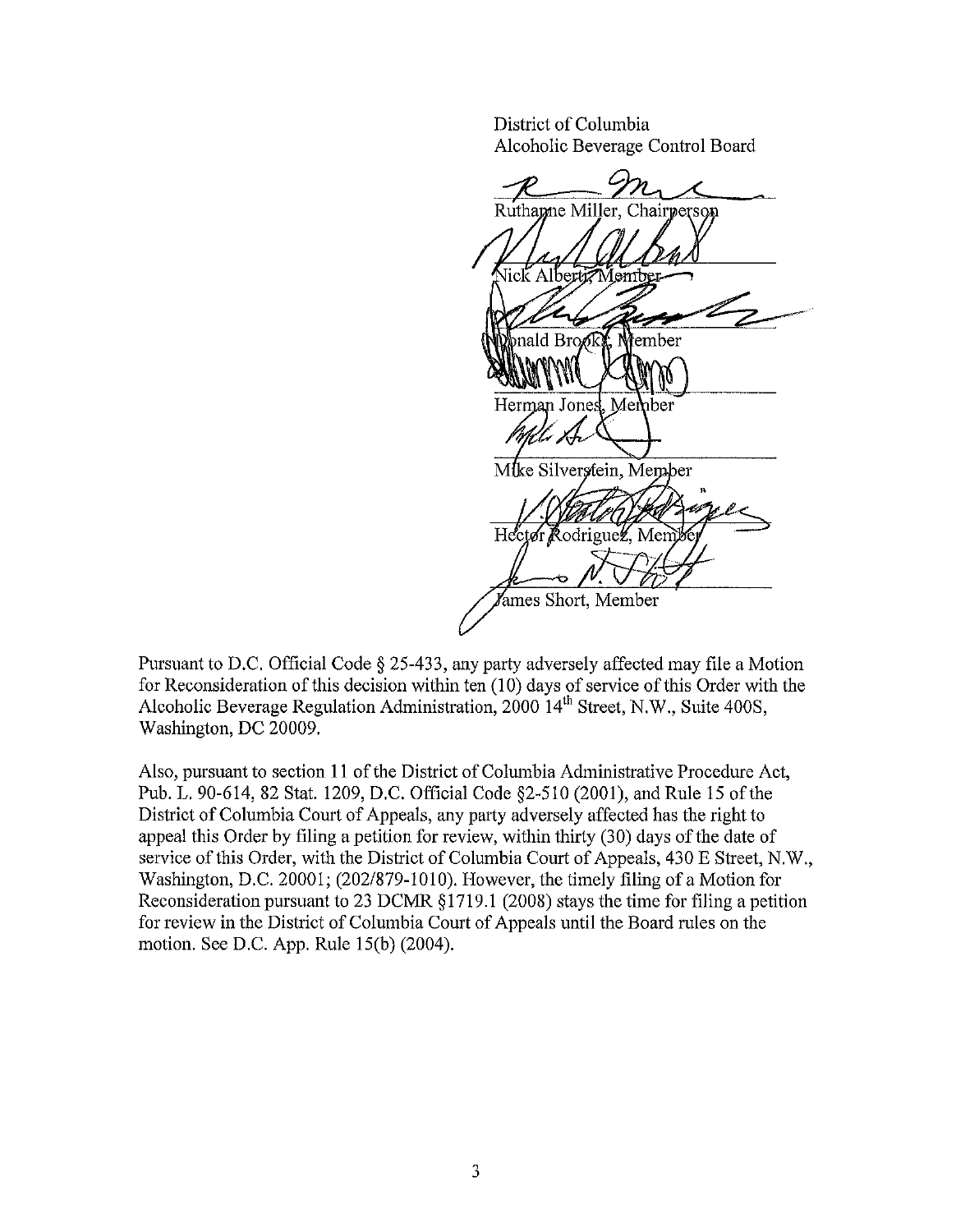## VOLUNTARY AGREEMENT

This agreement ("agreement") is made this  $\frac{1}{n}$  day of May, 2015 by and between Cady's Alley Restaurant Concepts, LLC t/a Leopold's Kafe Konditorei t/a Leopold's Kafe, 3315 Cady's Alley NW, Washington, DC (the "Applicant") and the Citizens Association of Georgetown (CAG) and Advisory Neighborhood Commission 2E (the" ANC") (the "Protestants").

WHEREAS, Applicant amended the original Voluntary Agreement date 4<sup>th</sup> day of June, 2007 as shown and set forth on item 2 and item 3.

WHEREAS, Applicant has filed with the District of Columbia Alcoholic Beverage Control Board (the "ABC Board") an applicant for a substantial change to its Class CR license, to expand into additional space, adding 75 seats, and to offer entertainment such as a disc jockey and to have the right to charge a cover charge, and

WHEREAS, in order to secure the ANC's approval of the request pending before the ABC Board, Applicant has agreed to enter into this Voluntary Agreement specifying the parties' agreement and understanding regarding the Applicant's operations.

NOW, THEREFORE, in consideration of the agreements set forth herein, the parties' hereto mutually agree as follows:

- 1. Occupancy. The establishment will have the right to expand into the adjacent space and add seventy-five (75) additional seats in the establishment.
- 2. Hours of Operation. The hours of operation will be amended from the original Application, 7:00pm to 2:00am, Sunday through Thursday, and 7:00pm to 3:00am, Friday and Saturday. The new hours of operation will be 7:00am to 2:00am, Sunday through Thursday, and 7:00am to 3:00am, Friday and Saturday. Light fare will be made available for purchase until an hour prior to closing.
- 3. Indoor Entertainment. Noise Control and Promotional Events. The Applicant may impose a cover charge for Licensee's benefit or utilize the services of a disc jockey, when the establishment is open to the public. The Applicant shall not offer to nor utilize the services of promoters, and will continue to operate this portion of the business in the same high standards as in the other. The Applicant will comply with the D.C. Noise Control Act and take necessary actions to ensure that music, noise and/or vibration from the establishment are not audible beyond the indoor perimeter of the leased premises nor audible to the outdoor of the premises.